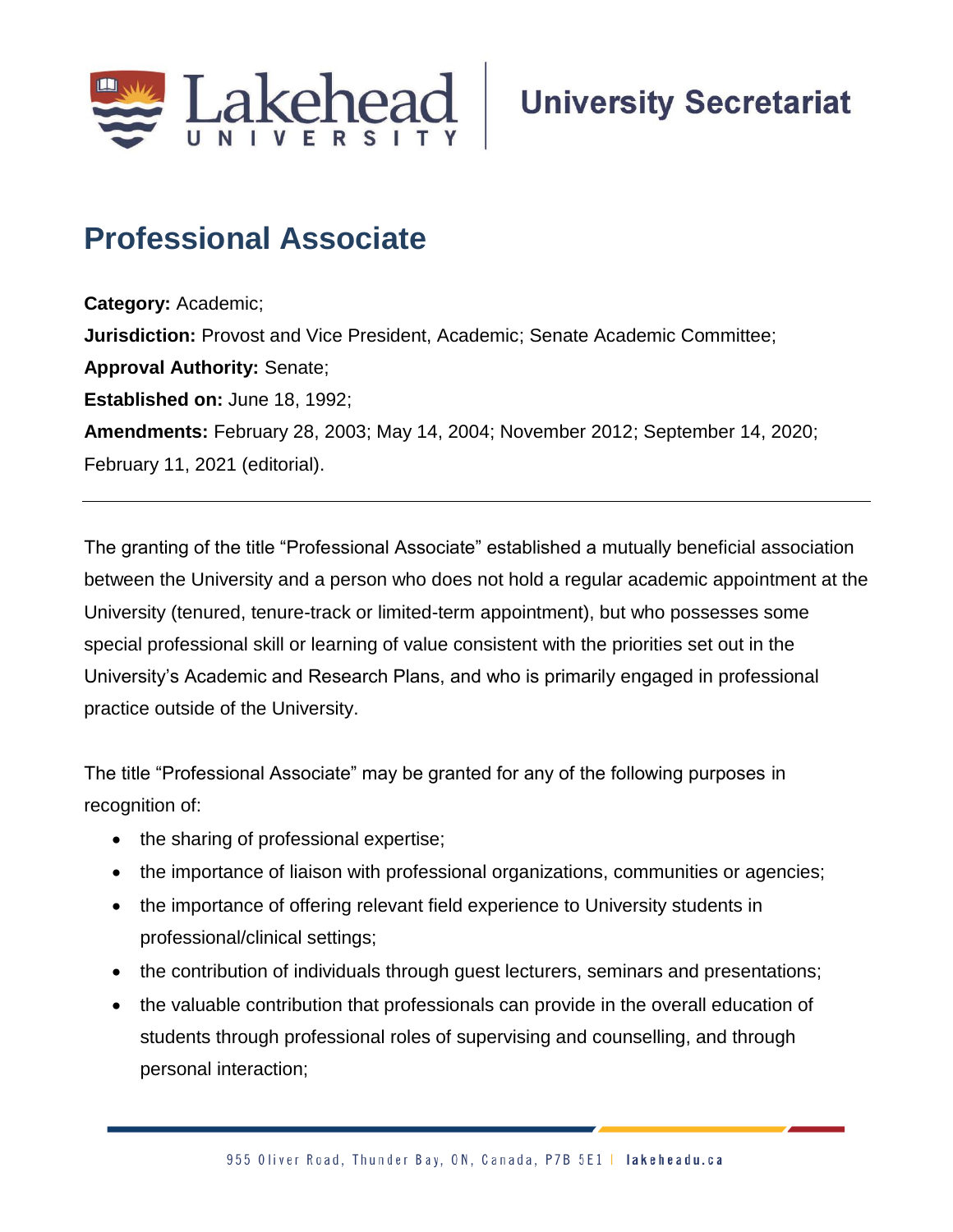the expertise and contribution that professionals make in analyzing teaching/learning situations within clinical/professional settings, as well as taking the responsibilities for writing professional experience reports and evaluating field experiences.

### **Recommendation and Appointment of a New Professional Associate**

The candidate is recommended by the Chair/Director of the appropriate academic unit following normal academic unit procedures. The recommendation is forwarded to the Dean of the appropriate Faculty. In the case of interdisciplinary interests, the Chairs/Directors of the appropriate academic units will jointly recommend to the Dean(s) of the Faculty(ies) concerned following the normal procedures of the Faculty(ies). Each recommendation must be accompanied by a full curriculum vitae of the candidate and an explanation of the purpose of the appointment.

Upon approval of the Faculty(ies) and Dean(s), the Dean(s) will forward the documentation to the Provost & Vice President (Academic) for approval by the President or President's delegate. If the candidate accepts the invitation, the recommendation to appoint will be presented by the President and to the Senate for approval. The Dean(s) will notify the Professional Associate of the appointment.

In the event that the candidate is employed by another organization or institution, a letter of notification to their immediate supervisor at the institution shall be sent following approval of the appointment.

The duration of the new Professional Associate's appointment is flexible and may be up to a maximum of, but not exceeding, four years.

### **Renewal of a Professional Associate Appointment**

The appointment may be renewed subject to the mutual agreement of the person concerned, the director of the Professional Associate's institution, the academic unit(s) and Dean of the Faculty(ies), subject to the normal procedures of the Faculty(ies). When the Dean(s) accept/s a renewal, the documentation must be forwarded to the Provost & Vice-President (Academic)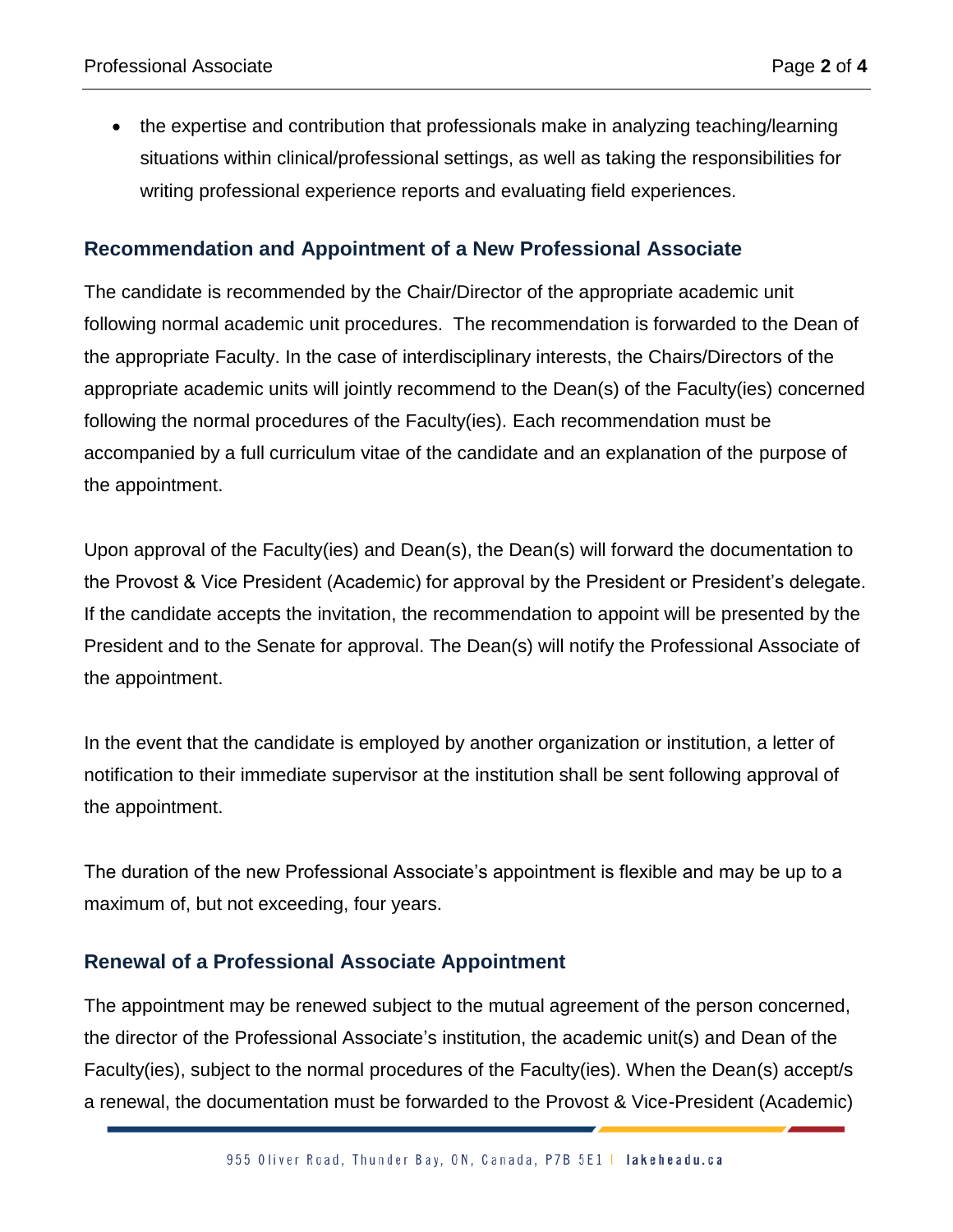and the Registrar. The President will present the renewal to the Senate for information only. The Dean(s) will notify the Professional Associate of the renewal.

## **Rights and Responsibilities of a Professional Associate**

A Professional Associate may;

- supervise the work of students proceeding toward either a Baccalaureate or graduate degree subject to all regulations pertaining to the student's academic unit(s) and the Faculty of Graduate Studies, if applicable.
- be asked to offer a seminar annually or to lecture on a subject pertaining closely to her/his field of professional competence in accordance with the academic unit(s) requirements.
- undertake such other tasks as deemed appropriate by the University or academic unit.

A Professional Associate serves the University in that capacity without remuneration from the University.

### **General Regulations**

Professional Associates may be invited to serve on University-sponsored Advisory Committees.

The name Professional Associate shall be placed in a separate listing in the Calendar and in such other listings as the Chair(s)/Director(s) of the appropriate academic unit(s) and his/her Dean(s) deems appropriate. Reference should be made in these listings to the organization or institution (if any) to which the Professional Associate belongs.

Professional Associates will receive an I.D. card issued by the Library which entitles them to Library privileges.

Professional Associates will receive a Lakehead University e-mail address issued by Human Resources in accordance with Lakehead University policies.